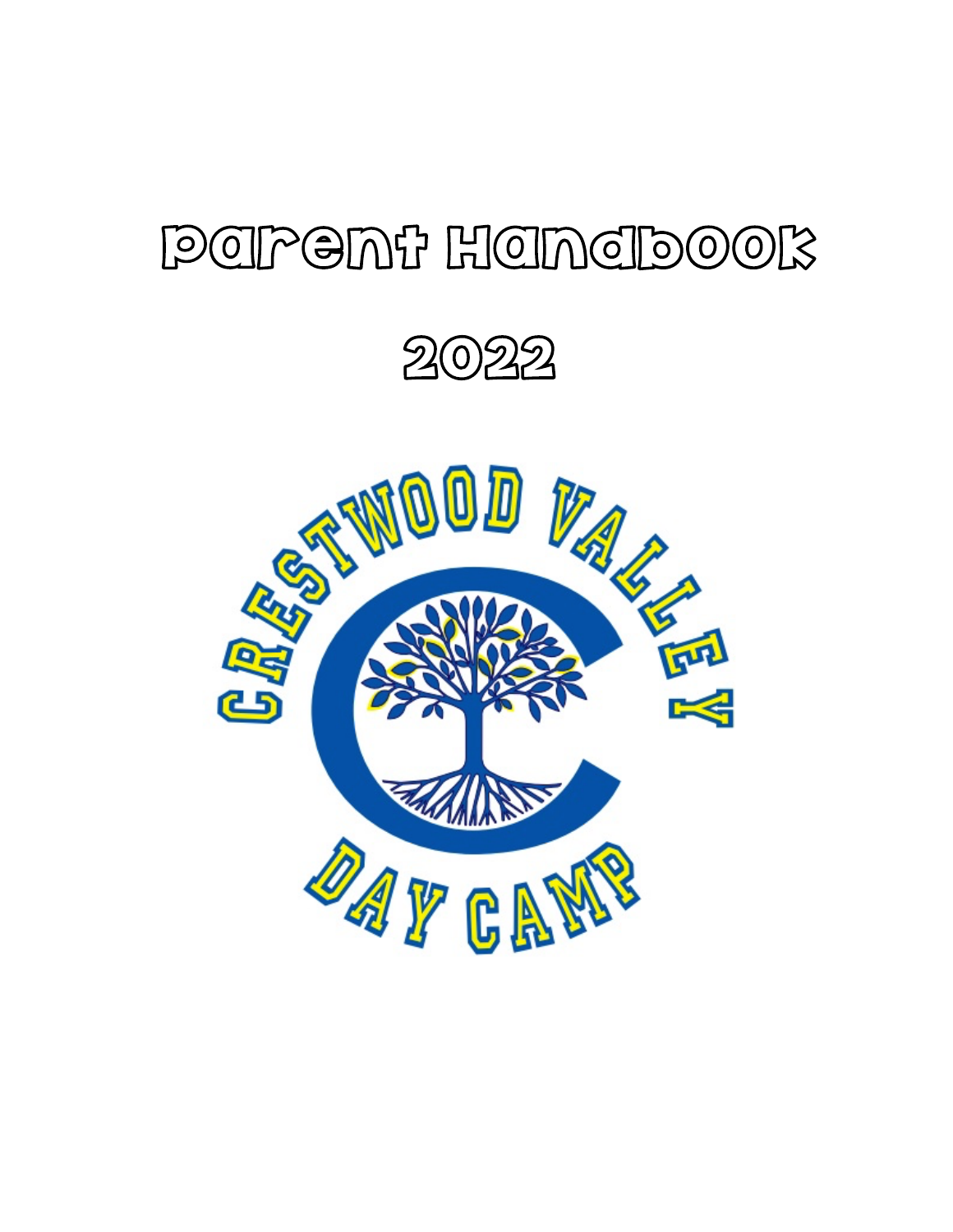# **WELCOME TO CRESTWOOD VALLEY DAY CAMP**

Welcome to Crestwood Valley Day Camp. We are thrilled to be able to provide your child with a unique camp experience in the centre of the city. Here, your child will experience an amazing variety of activities and adventures that they will be able to remember for the rest of their lives. Each day they will be led by experienced, fun, and warm counsellors. They will be taught by qualified and dynamic specialists and swimming instructors and will also be entertained by some amazing performers. Most importantly, your child will develop relationships with other campers and staff who will help them build confidence and skills that will last a lifetime. All camp programs are designed to build campers' imagination, self-esteem, and social skills. As our song states, at *Crestwood we're all one big family*!

If you have any questions or concerns, please feel free to contact us at any time!

We are looking forward to another unbelievable summer of learning, new friendships and fun!

# **Important Dates**

### **Camp will be CLOSED on Monday August 1st, 2022** Please make sure you *know and understand* which session your camper is registered for!

| <b>July Camp</b>               | July $4th$ – July 29 <sup>th</sup>                                                     |  |
|--------------------------------|----------------------------------------------------------------------------------------|--|
| <b>6 Week Camp</b>             | July $4th$ – August $12th$                                                             |  |
| July + 2 Weeks                 | July $4th$ – July 29 <sup>th</sup> + August 15 <sup>th</sup> – August 26 <sup>th</sup> |  |
| 8 Week Camp                    | July $4th$ – August 26 <sup>th</sup>                                                   |  |
| <b>August Camp</b>             | August $2^{nd}$ – August $26^{th}$                                                     |  |
| <b>First 2 Weeks of August</b> | August $2^{nd}$ – August $12^{th}$                                                     |  |
| <b>Last 2 Weeks of August</b>  | August 15th - August 26th                                                              |  |



# **Parent Drop-off & Pick-up**

### **Drop-Off:** (Between 8:30 am – 9:00 am)

- You will be notified of your drop-off time and location before the first day of your camp session. You will be given a 15-minute time slot within this time range to drop-off in the morning. This will help alleviate line ups and ensure the process runs smoothly.
- Cars will be clearly directed to their designated drop-off zone by a Crestwood staff member.
- Crestwood staff will greet you and your camper(s) in the drive thru and will screen your camper for COVID-19 signs and symptoms.
- If your camper screens negative for COVID-19, they will be signed into camp and safely directed and escorted to their cabin group where their counsellors will await their arrival.
- Please do not exit the car.
- If you have questions or concerns about your camper(s), please connect to the camp office by phone or email. In an effort to have the line move quickly, the morning drop-off staff will not be able to address your questions or concerns.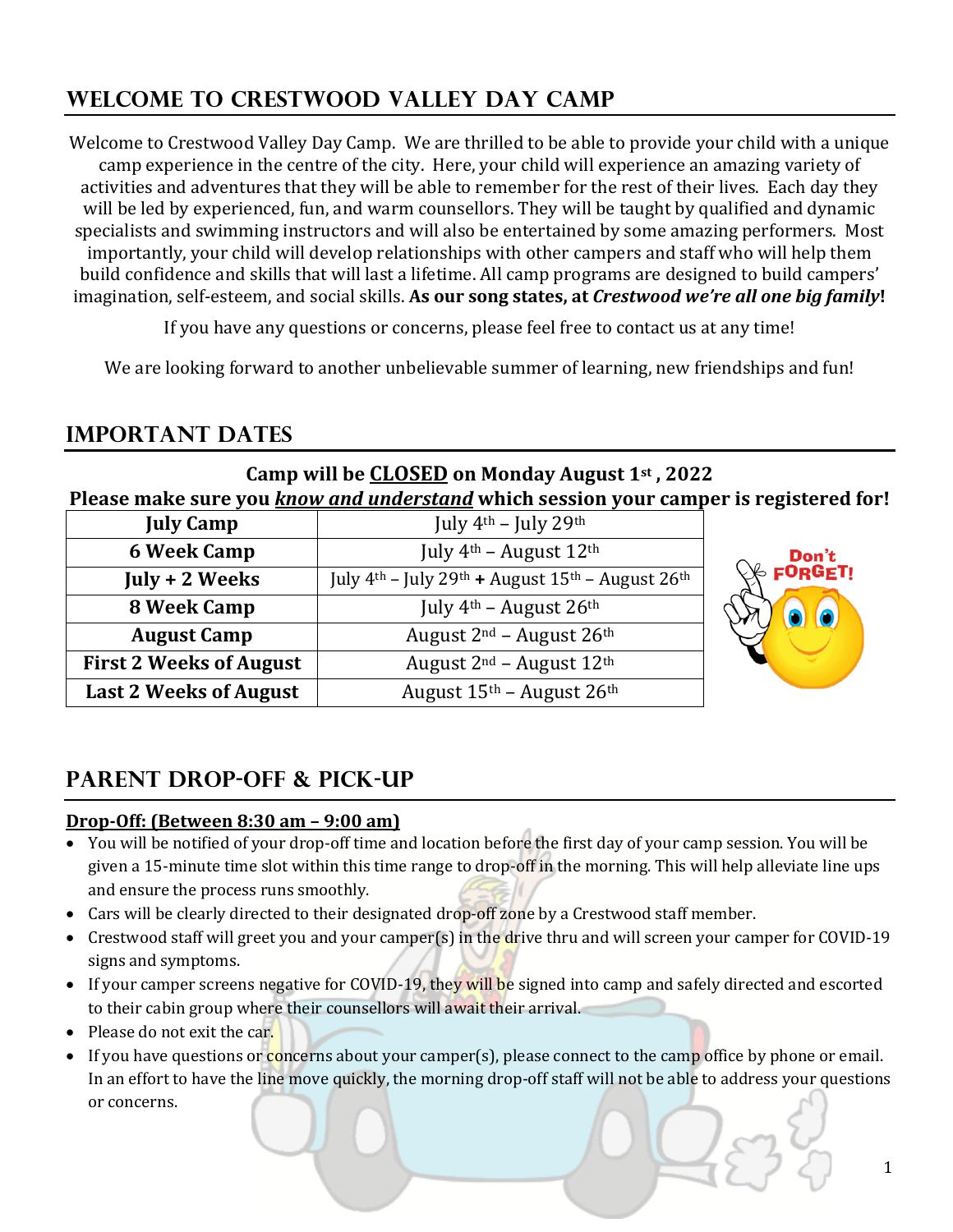### **Camper Pick-Up: (Between 4:00 pm – 4:30 pm)**

- You will be notified of your pick-up time and location before the first day of your camp session. You will be given a 15-minute time slot within this time range to pick-up in the afternoon. This will help alleviate line ups and ensure the process runs smoothly
- You will be given a unique car number before the first day of camp. Please print this number and clearly display it on the dashboard for each daily pick-up.
- Cars will be directed to your designated pick-up zone.
- Your camper(s) will only be released if the individual picking them up is on the authorized pick-up list, and once a staff member checks the individual's photo ID.
- Once the ID has been checked, your camper will be escorted over to your car. There is no need for you to exit the car.
- Please do your best to get your camper(s) into the car as safely and quickly as possible. Please do not hold up the pick-up line to chat or hand out snacks. We want to get all of our campers into their cars as quickly as possible and eliminate any line ups.
- If you have questions or concerns about your camper(s), please connect to the camp office by phone or email. In an effort to have the line move quickly, the afternoon pick-up staff will not be able to address your questions or concerns.

### **Drop-Offs and Pick-Ups Outside These Timeframes**

- If you need to drop your camper off late, they **MUST** be taken to the Camp Office to be screened and signed in before they can join their group.
- If you need to pick your camper up early, they will be brought to the Camp Office. They will only be released to an authorized person who will need to show photo ID.
- You must notify the office of an early pick-up at least 2 hours prior to the pick-up time.
- If you are going to be late picking up your camper(s) please call the camp office to notify them of your whereabouts and estimated time of arrival.

### For all drop off and pick up inquiries, please email the Camp Office at crestwood.camp@crestwood.on.ca or call 416-444-9595

# **Transportation**



### **AM Bus Pick Up:**

- Be sure to be ready before your expected time for bus arrival.
- Parents will be notified of the 15 minute time slot of the bus arrival the week prior to the first day of camp. If you are not reached, please have your camper ready for  $8:00$  am just for the first week or until you know a more precise pick-up time.
- Be ready, waiting for the bus with your camper, at the sidewalk (Make sure they use the bathroom as well!).
- For the first few days of camp, transportation may be delayed as parents take longer to say goodbye to their campers and campers transition into their new routine.
- **Please Note:** The Bus will only wait 2 minutes before moving to the next house.
- Breakfast should be eaten at home and not brought on to the bus. There are many campers with life threatening allergies and there will be no exceptions to this rule. Please make sure camper's hands, mouths and clothing are washed and clean.
- Only registered campers and staff are permitted on the bus. This rule applies to all parents/legal guardians. Please co-operate with us regarding this rule.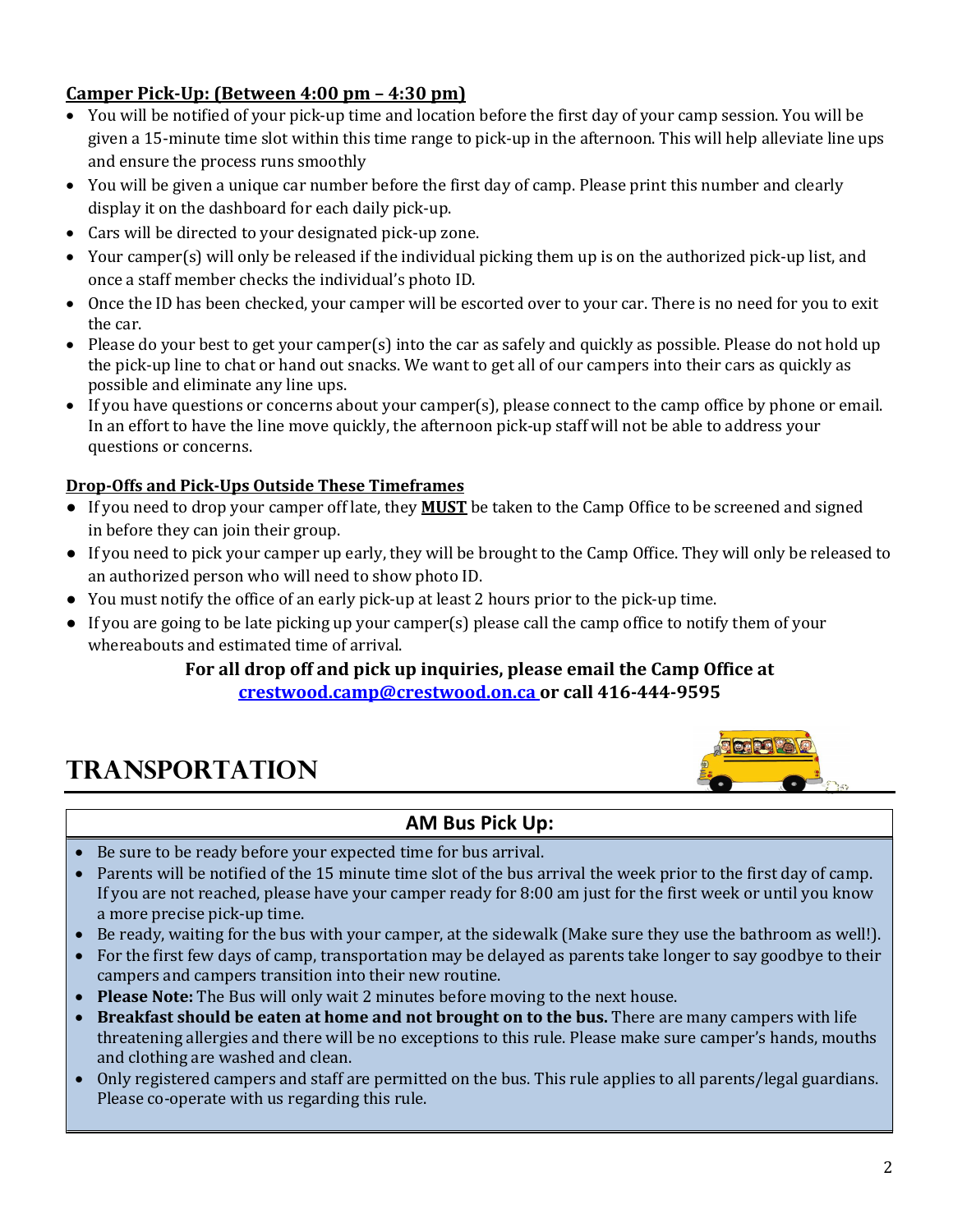### **PM Bus Drop Off:**

- Please be outside waiting for your camper. A parent/guardian must be at home prior to the expected time of arrival. This will make the bus route faster for all the campers.
- Drivers WILL NOT drop-off a camper unless the authorized person is waiting outside the house to receive the camper.
- Please help us to maintain a good routine so the bus ride is as short as possible. The pick-up and drop-off times will be more consistent once we are all accustomed to the bus routine.

### **Transportation Changes:**

- If you need to make a change to the transportation arrangements you originally registered for, such as a change in address- you MUST let the office know prior to May 1<sup>st</sup>.
- If your transportation change involves morning pick up or afternoon drop off-please call the **Camp Office immediately at 416-444-9595**.
- If you need to drop off your camper in the morning who regularly takes the bus, please call the camp office so that we can cancel the bus for that morning. When you do arrive at camp, you **MUST** sign-in your camper at the camp office immediately.

# **Health Centre**

Crestwood Valley Day Camp's Health Centre is staffed at all times during the camp day by an experienced Registered Nurse and two qualified first aiders. The Health Centre staff are on site to respond to all medical issues, as well as administer required medication.

- It is the responsibility of the parent/guardian to notify Crestwood Valley Day Camp of any changes to the information provided on the Camper Health Form (at the time of registration) so that we have the most recent medical information for all campers.
- In the event your camper visits the Health Centre, you will receive either a note home that evening or a phone call with details of the visit. If the camper needs to be picked up, the parent/guardian will be notified immediately.

#### **Please do not send your camper to camp if it is suspected that he/she is not feeling well. If your camper** has been home ill, please refer to the Crestwood COVID-19 protocols or contact our Camp Office.

### ALLERGIES – We NEED YOUR COOPERATION!

- It is Crestwood Valley Day Camps primary priority to promote a safe, caring and supportive environment for all of our campers and staff. This is especially true for our campers with anaphylactic allergies. In order to support our campers with life threatening allergies, we ask that all of our families read the following information carefully and share it with their campers.
- At Crestwood, we provide all food and snacks during the camp day for both our campers and staff to ensure the safety of **everyone**. The food and snacks we provide are free from all nuts and sesame products. No **outside food or snacks are allowed on the camp property**. Although this helps some of our campers, we understand that not all allergies are food related and are conscious of these other allergies as well.
- Anaphylaxis is a serious allergic reaction that can be rapid in onset and can in worst case scenarios cause death. It can manifest in different ways such as hives, itchy rash, vomiting, shortness of breath or even throat or tongue swelling. This reaction is caused by being exposed to the person's allergy. For example, if a person has a bee allergy, if they are stung it will cause a reaction. If a person has a nut allergy, ingesting or sometimes even smelling nuts can cause a reaction. The main way anaphylaxis is treated is by an epinephrine injection.
- Crestwood Valley Day Camp **ensures** that our staff are well trained and prepared to care for our campers. During our pre-camp training sessions, we ensure that our staff are educated in First Aid, CPR, Emergency Procedures and Epi-pens. Our Health Centre, unit heads, counsellors, pool heads, swim instructors, specialty staff, as well as our kitchen director are notified and briefed of camper allergies and restrictions.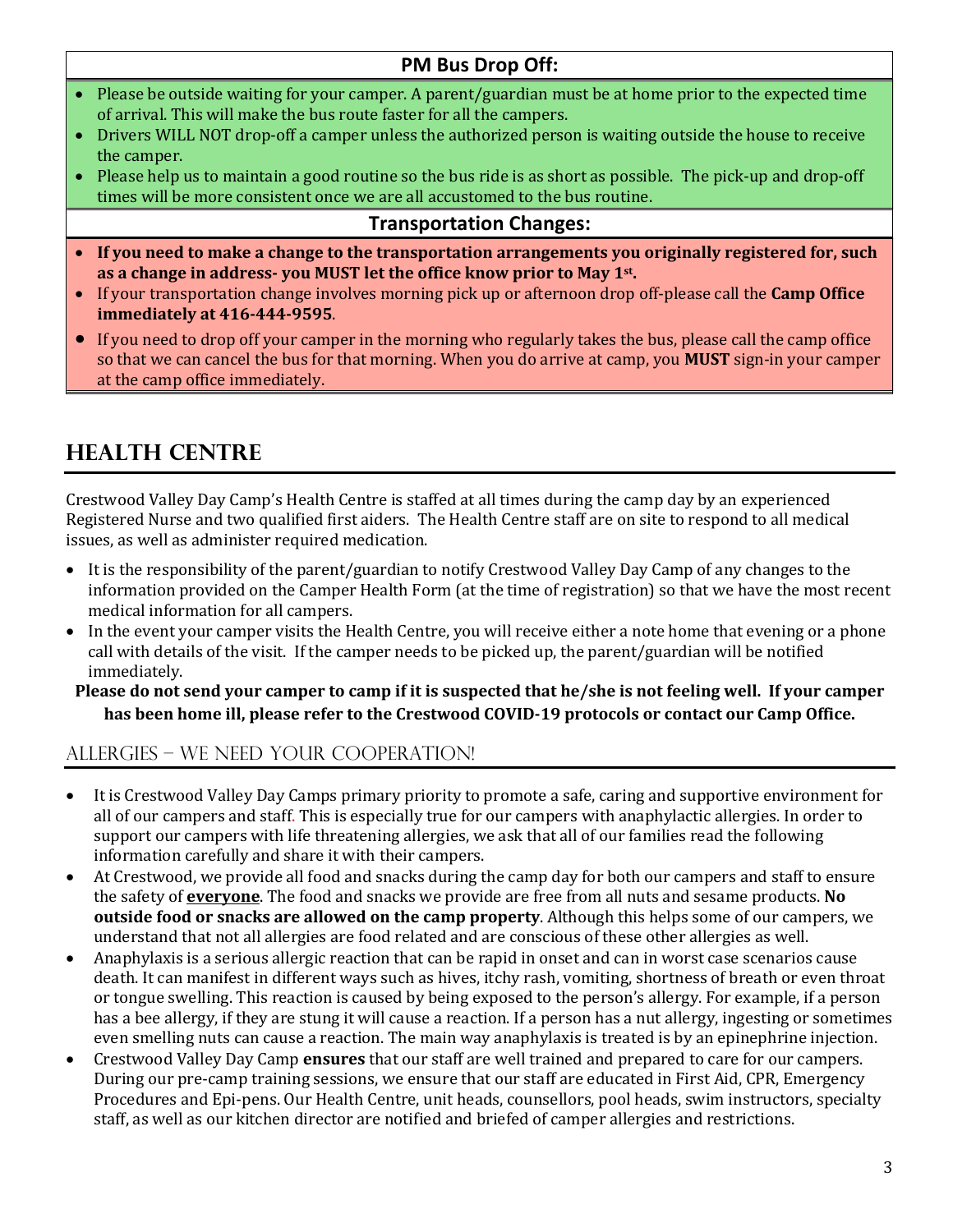- Crestwood also keeps multiple dosages of Epi-pens on site in case of emergency. Please ensure that your camper's Epi-pen contains the **correct dosage and is up to date for the camp season**.
- Please check that vour camper's hands, face and teeth are clean, especially from peanuts, nuts, and **sesame products before arriving at camp in the morning.**

### **Please support us in our** *continuing* **efforts to provide the safest measures for all of our campers!**

### **ASTHMA**

- If your camper has asthma, it is important that we know and understand the symptoms they experience, especially what environments can make it worse (cold, exercise, campfire smoke etc.)
- Please make sure that the correct medication is sent to camp with your camper, and you inform Crestwood of when you feel we should administer the use of an inhaler.
- The inhaler can be kept in our Health Centre or carried around in a fanny pack with the camper. Please connect with the camp office to chat further and let us know where you would like the inhaler kept.

# MEDICATION & MEDICAL CONDITIONS

- No medication can be given at camp without the permission from a camper's parent/legal guardian. This includes **prescription** and all over-the-counter medication.
- If you are planning to send medication, it MUST be in the **ORIGINAL BOTTLE** labelled with the camper's name, name of medication, dosage required and time to administer the medication.
- Send enough medication for **camp use only**, leaving the remainder at home.
- Medication must be stored in the Health Centre and administered by our Registered Nurse.
- If you are going to send medicine, please call the camp office or email us before the camp day begins.

### **HEAD LICE**

We must take extra precaution to limit the transmission of lice at camp. Though bothersome, head lice will not harm children and adults, nor cause illness. Having head lice does not mean a person is unclean or the environment is dirty. Head lice are almost always transmitted from one person to another by head-to-head contact.

- Prior to arriving at camp, please examine your child's head and everyone else in the household for lice and nits. Start examining the head by beginning around the ears and at the nape of the neck and then the rest of the head. If your child does have lice, begin treatment.
- If your child is found to have lice or nits, they will not be admitted to camp until the situation is resolved. A parent will be notified immediately and will need to pick their child up from camp. Campers will not be allowed back to camp without a certificate/note from a Lice Clinic or nurse, indicating that your child no longer has lice or nits.

**Important Note-** In case of communicable diseases such as Chicken Pox, German Measles, Pink-Eye, Lice, & Hand Foot & Mouth, **PLEASE NOTIFY THE CAMP OFFICE IMMEDIATELY!** 

#### There are children at our camp that could suffer a fatal reaction to communicable diseases. You **MUST** notify the camp if your camper is a carrier!

# **Clothing requirements & labelling**

- **1 Bathing Suit** (Please send campers dressed in their bathing suits worn under their shorts & t-shirts (if the camper is comfortable to do so) and remember to pack **extra** underwear in their bags!!!)
- **1 Towel**
- **1 Protective Sun Hat** (Every camper MUST have a sun hat!!!)
- **1 Solid Pair of Running Shoes** (Your camper must wear safe shoes in order to participate in all physical activities. Sandals are only recommended for traveling to and from the swimming pool.)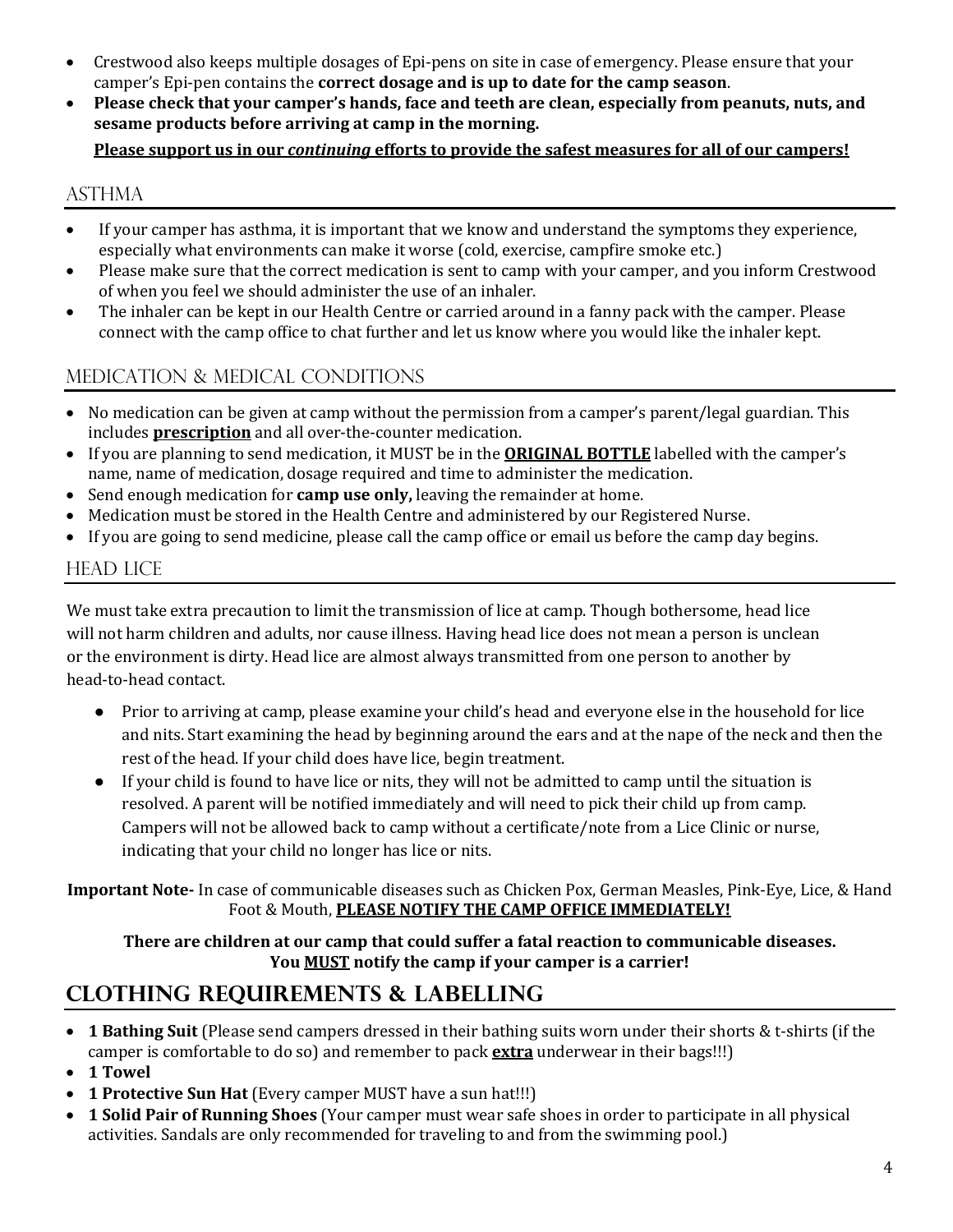- **1 Extra set of clothing for Dino's (Nursery and JK Graduates)**
- **1 Re-Usable Water Bottle**
- **Sunscreen** (Please ensure it is nut free)
- 2 Face Masks
- On Cool Days- please dress your camper with a sweatshirt and long pants worn over their shorts and T-shirt so that we can easily remove the top layers as the day warms up!
- On Rainy Days- please send a raincoat and **boots.**
- All campers will receive a **Crestwood Valle<mark>y Knapsack l</mark>arge enough to carry their clothing and all of the fine** artwork that they have produced at camp!
- For Sports Academy Campers- please send a baseball glove daily. Shin guards or cleats are not needed. Campers will be participating in instructional swim so please make sure to pack a bathing suit and towel.

Please do not overload this knapsack with unnecessary clothing—your camper has to carry it! **Please check your camper's bag daily for notes, flyers and art from the camp!** 

### PLEASE LABEL ALL CAMPER CLOTHING, INCLUDING HATS, TOWELS, SUNSCREEN AND SHOES! **THIS WILL HELP US RECOVER ANY MISPLACED ARTICLES!**

**If you are interested in purchasing labels, you can visit: http://crestwood.oliverslabels.com/** 

# **Rainy Days & Extreme heat days**

- The Crestwood campers and staff are always 'Sun Smart'. Whether re-applying sunscreen, keeping hats on heads, drinking water, refilling water bottles, staying in the shade, or keeping cool in our air-conditioned  $\times$ indoor facilities, all help beat the heat at camp! Staff are well trained to ensure campers' safety at all times.
- In heavy rain or extreme conditions, programming continues like usual in indoor, air conditioned locations.
- Please monitor the early morning weather reports and send the appropriate clothing and shoes for the weather.

# **Swim**

- The philosophy behind our Swim Program is to develop skills and confidence, a **LOVE** for the water and an understanding of water safety in the pool. We utilize floatation devices and creative learning techniques with our instruction. We follow the Lifesaving Society Learn to Swim Program offering all levels, skills, and safety education. If for **any** reason a camper needs to miss swimming a parent and/or guardian must notify the camp office via email or phone to let them know.
- Our campers enjoy very small classes and "hands-on" daily instruction in our four heated, outdoor, Salt-Water-Systems pools. Crestwood's aquatic staff are fully certified instructors with current teaching experience. They are trained to focus on the individual needs of each child and are committed to developing strong, confident, "water smart" swimmers. Regular in-service training of our swim staff enhances our professional instruction and safety supervision. Training is provided by our Swim Director and Camp Consultant Eric Shendelman, owner of '*Shendy's Swim Centre'* and developer of the Lifesaving Society Swim for Life 10 Level Program.
- Crestwood's Swim Program includes:
	- o Lifesaving Society Swim for Life 10 Level Program
	- $\circ$  Lifesaving Society Fitness Program ("Bronze, Silver and Gold")
	- o Lifesaving Society Patrol Program ("Rookie, Ranger and Star")
	- o Lifesaving Society Bronze Medallion and Bronze Cross
- All campers will receive one 45-minute swim period each day. The first 30 minutes of each period will be an instructional lesson. The last 15 minutes will be a recreational swim.
- Pool Heads, Swim Instructors and Lifeguards will remain on deck instructing, lifeguarding and supervising the pool.
- Camp Counsellors will be in the water with their campers.
- If you camper requires earplugs for Swim: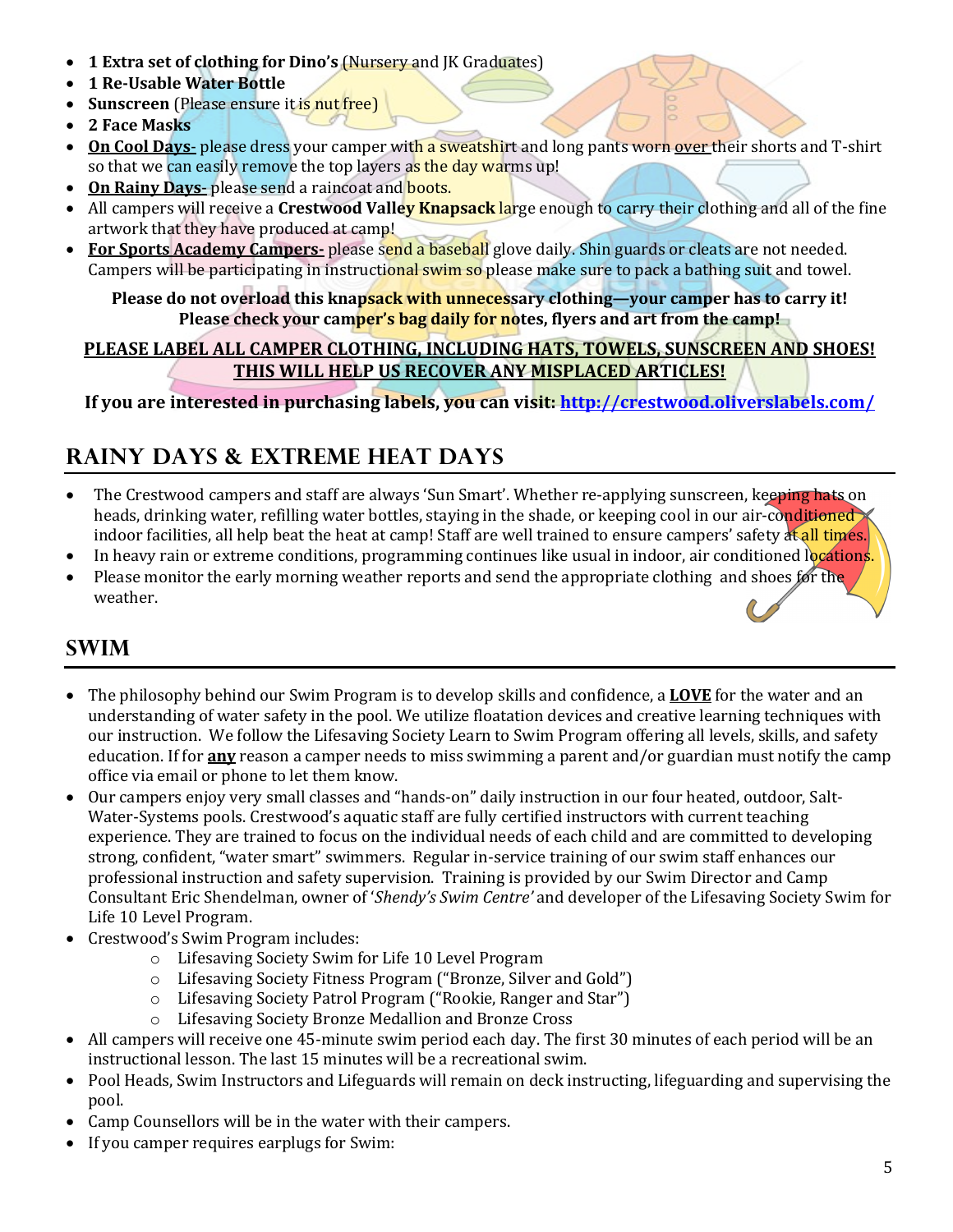- o Send earplugs in a **LABELED**, sealable container.
- $\circ$  Our staff can assist camper(s) with their earplugs should they need it.
- $\circ$  It is a good idea to have a spare set at home.
- At the end of your camper's session at Crestwood, you will receive a Swim Report Card, updating vou on the progress they made during their time at camp. If your camper is able to pass a swim level, the badge will also be sent home.

#### Please know, Crestwood understands that many campers have not been able to complete swim lessons or **be exposed to swimming throughout the pandemic. ALL of the Crestwood staff will know and understand** this, ensuring extremely close supervision and moral support is provided to all of our Crestwood **campers this summer to help ease this transition.**

If you have any questions regarding the swim program or your camper's progress, please email or call the Swim Director through the Camp Office.

# **CRESTWOOD SPORTS ACADEMY**



For the young athletes that enjoy a variety of sports, the Crestwood Sports Academy is a dream come true! Basketball, baseball and soccer lead the roster of sports offered. This program helps campers explore, develop, and improve skills while building their self-confidence. In addition to these popular sports, campers also receive qualified swim instruction and will participate in a camp activity each day. This program is offered for different sessions throughout the summer, for boys and girls who have graduated from Grades 1 to 6.

# **Special Theme Days**

In addition to our regular programming, there are many special days planned within cabins, units, as well as camp wide. Send your campers dressed in the craziest, wackiest costumes! Please make sure everything is labelled and that **no valuables or replica weapons are sent to camp**. We will send out email reminders leading up to the special days as well so that no one forgets!

# **General information:**

# OCA (ONTARIO CAMPS ASSOCIATION)

Crestwood Valley Day Camp is an Accredited Member of the Ontario Camps Association (OCA), and therefore the camp adheres to over 600 standards that are reviewed each summer. These standards cover all aspects of camp including facility, health care, food service, program, transportation, as well as management and staff hiring and training. A standards visit also occurs every 4 years and Crestwood always exceeds the standards.

### Important changes to personal information

Any change in address, telephone numbers, emergency contact information, or health information must be immediately reported to the camp office. If you have a different last name than your camper, please give your camper's first and last name when you call the camp office for a request or to leave a message. All changes must be reported to the camp office **as soon as possible!** 

### Camp Sections

| Dino Section          | Nursery and JK Graduates |
|-----------------------|--------------------------|
| <b>Junior Section</b> | <b>SK</b> Graduates      |
| CV Section            | Grade 1 & 2 Graduates    |
| <b>Senior Section</b> | Grade 3 to 6 Gradates    |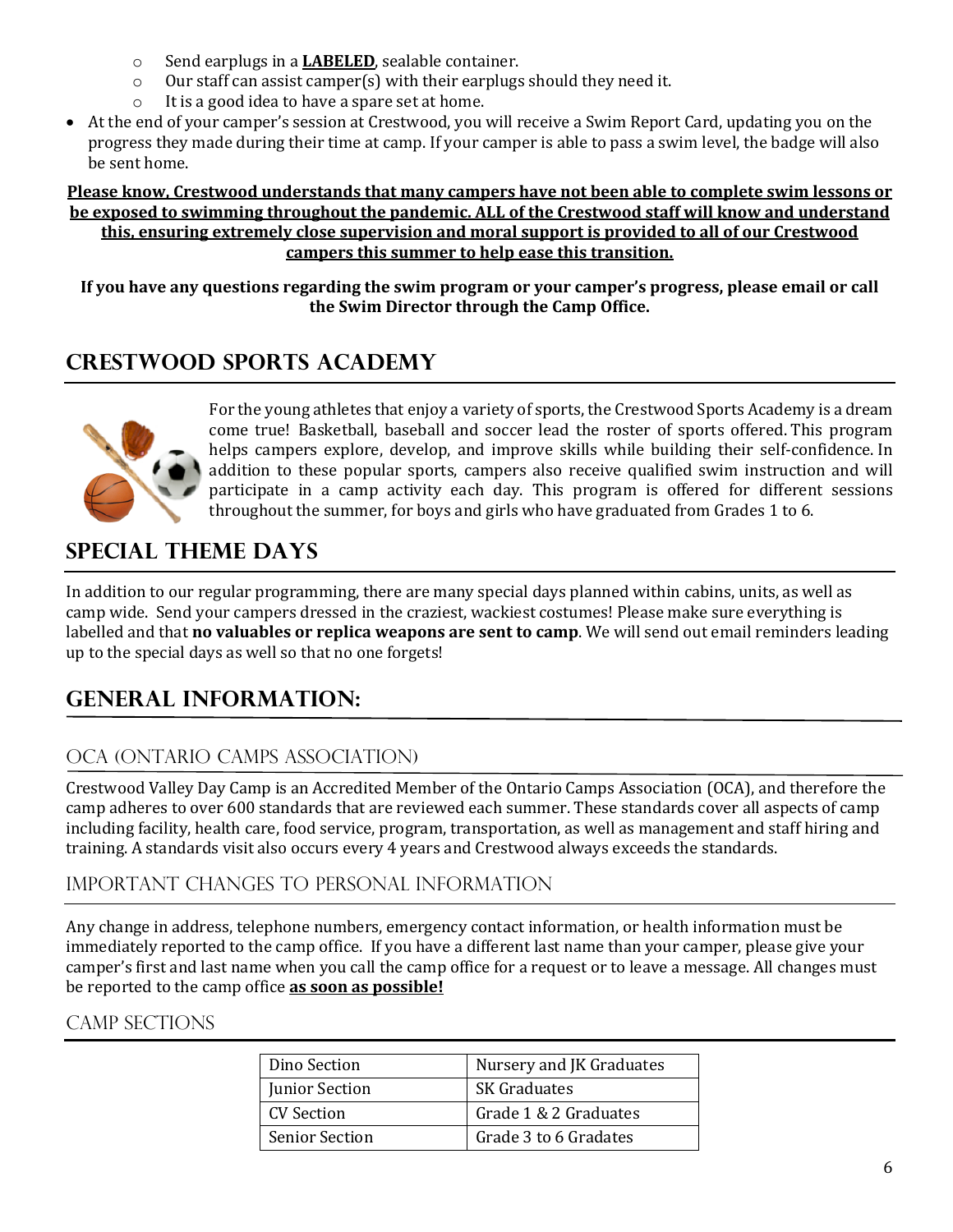| <b>Sports Academy</b>          | Grade 1 to 6 Graduates |
|--------------------------------|------------------------|
| Leaders in Training            | Grade 7 & 8 Graduates  |
| <b>Counsellors in Training</b> | Grade 9 Graduates      |

# Family Relations

At Crestwood we pride ourselves on providing exceptional customer service. If there is ever a question or concern, the camp office will connect you with the appropriate person to speak with at camp. Please ensure you connect with the camp office directly. Staff who are assisting with parent drop off, pick up or on the bus are not the people to raise questions or concerns to. We are happy to assist you through the camp office at any time. It is our sole mission to ensure that each camper has a successful summer at Crestwood. The camp directors are also available to speak to parents at any time either by phone at 416-444-9595 or email at crestwood.camp@crestwood.on.ca

### Camp communication

#### **There are a few ways you will hear from us throughout the spring and summer:**

- $\circ$  **Emails!** You will hear from us by email quite often about everything from special days, weather, pick up and drop off, etc.! Please be sure to check your inbox regularly so you don't miss an email.
- $\circ$  **Phone Calls!** Our policy is to always leave a message and we encourage you to listen to that message before calling us back. By doing so, you are able to let our office know who called you and this will speed up our ability to have you talk to the right person.
- $\circ$  **Facebook and Instagram!** Be sure to follow us! Our Instagram is: @crestwoodvalleydaycamp!
- $\circ$  There are many people at camp who are always available to answer all of your questions. Every age group at camp is lead by a fantastic Unit Head duo! They are with your campers and their counsellors all throughout the day. Our Swim Director, who leads a team of Pool Heads, oversees the swim program. The Pool Heads work with your camper's swim instructors and your camper, one on one, each day. Unit Heads and Pool Heads will contact parents when needed. Counsellors and swim instructors' primary responsibility is to take care of campers and so do not phone parents directly.
- $\circ$  The Health Centre is also available throughout the camp day, and you will hear from them directly should your camper have to visit the Health Centre during the day, either via phone call or note sent home.
- $\circ$  The office is available from 7:30 am 5:00 pm to answer all of your questions with regards to registration, the camp day, and to direct your call to the appropriate person. The Directors are also available to speak about anything at any time! They can be reached through the camp office at 416-444-9595 or email at crestwood.camp@crestwood.on.ca

### PARENT NIGHTS

Due to COVID-19 and current Ministry of Health protocols, there will be no parents' nights this summer. If this changes, we will contact all Crestwood Families immediately.

#### **SUNSCREEN**

Please send a bottle of sunscreen each day with your camper. Please apply sunscreen prior to leaving the house and we will apply sunscreen throughout the day and following each swim period. It is recommended that sunscreen contains UVA/UVB protection, broad spectrum and have no less of an SPF 45. Please make sure this bottle is labelled and has no coconut and/or nut oils. Aerosol spray sunscreen will be allowed at camp this summer, which will help your child's counsellor with the application of sunscreen.

#### Insect repellent

Campers bringing insect repellent to camp must bring a cream, roll-on or pump bottle. No aerosol spray insect repellent will be allowed at camp in order to ensure a safe environment for our campers.

#### **BIRTHDAYS**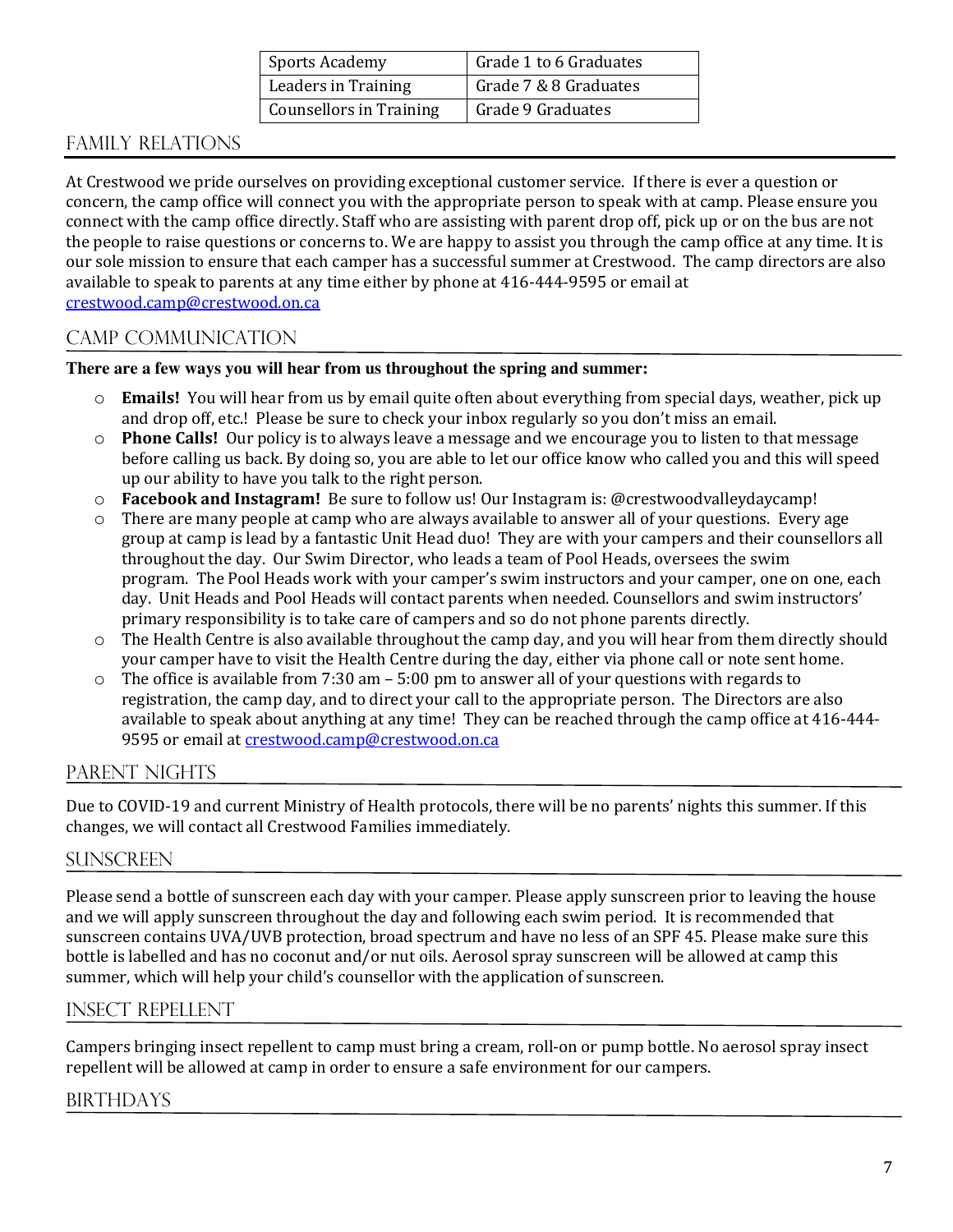If your camper is celebrating a birthday at camp, we will provide a fun birthday treat! Please **do not** send your camper with any outside food. Photos from the birthday celebrations can be viewed in our photo gallery at the end of the day at www.crestwoodcamp.com

### Toilet training

Please be reminded that it is mandatory for your camper to be toilet trained for the summer. If you have any questions or concerns, please contact our office immediately.

### LOST & FOUND

If your child has lost a belonging, please email the camp office and we will do our best to locate the item. Crestwood Valley Day Camp is not responsible for any lost articles. Please label **EVERYTHING** to make it easy to find your lost items.

### DAILY PHOTOS

We love to show parents how much fun their child is having at camp! That's why our staff will be taking many photos throughout the day of your campers and uploading them each night to our password protected folder on the Crestwood Camp website. If you have any concerns with having your camper photographed and viewed on our website, please email the camp office to let us know.

#### Transitioning between sessions

There are a few times throughout the summer when a session ends, and a new session begins. Transitions occur after weeks 4 and 6. During these times many campers leave, and new campers begin. We are committed to ensuring that during these times, camp remains as consistent as possible, although some changes may occur.

### Things to leave at home

- **Please do not send cell phones or any other electronic equipment to camp** (i.e. iPods, iPads etc.). **Please** do not send your camper with toy guns, knives or weapon toys. Leave toys, Pokémon cards, dolls and stuffed animals at home! We cannot be responsible for favourite toys that go missing and we do not want other campers to get upset!
- Please do not send any valuables.
- Please do not send any food or drinks (other than water)!

### SOCIAL MEDIA

Here at Crestwood Valley Day Camp, we promote and understand the strong bond created between campers and staff during the summer. However, we do not condone camper-staff or parent-staff communication through social media channels, texting, emailing or calling throughout the camp season.

#### Respect/language

Profanity or discrimination in any form is unacceptable at Crestwood Valley Day Camp. Engaging in any act which discriminates against another camper or staff member because of race, colour, national origin, sex, religion, creed, age, the presence of disability, sexual orientation, or any other basis **will not be tolerated**. Crestwood Valley Day Camp is committed to providing a camp environment where every camper and staff member is respected and is entitled to fair and equitable treatment.

#### We want every camper and staff member to feel safe and comfortable!

### Camp Policies

There are many important policies on our website. Please make sure you and your camper(s) read through them and are aware of our policies before the beginning of camp.